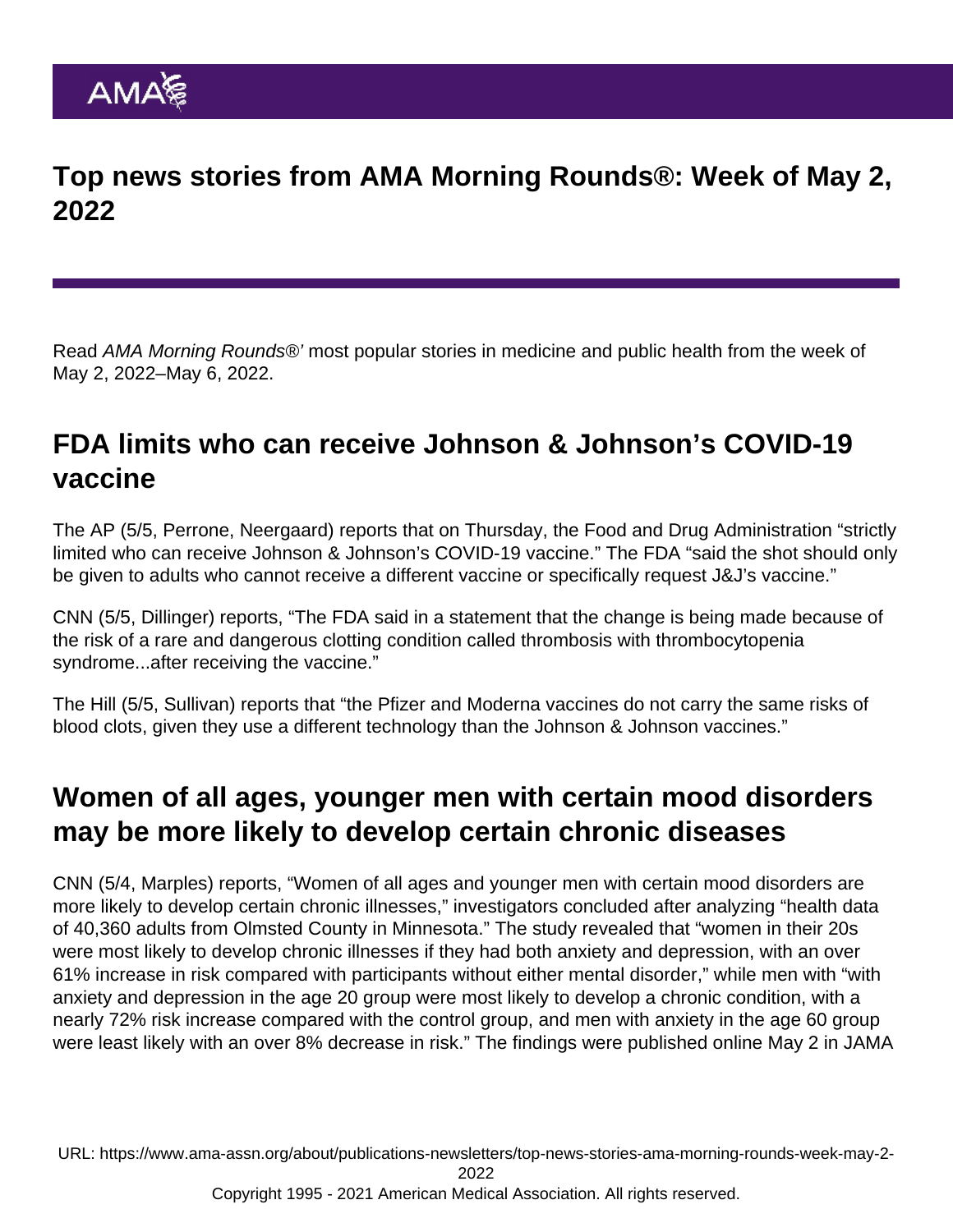Network Open.

# Seven factors account for vast majority of risk for first-time acute MI in young adults, study finds

[MedPage Today](https://www.medpagetoday.com/cardiology/prevention/98522) (5/3, Ruprecht) reports, "Seven risk factors, some modifiable and some not, accounted for the vast majority of risk for first-time acute myocardial infarction (MI) in young adults, according to a case-control [study](https://jamanetwork.com/journals/jamanetworkopen/fullarticle/2791808)." These "seven factors—diabetes, depression, hypertension, smoking, family history of premature MI, low household income, and hypercholesterolemia—accounted for 83.9% of the total acute MI risk in young women and 85.1% of the risk in young men, reported" researchers in JAMA Network Open.

#### Research suggests some people with long COVID may have been asymptomatic, experienced mild infection

[CNN](https://www.cnn.com/2022/05/02/health/long-covid-asympomatic-cases/index.html) (5/2, Howard) reports that "emerging research suggests that a small portion of people who now live with long COVID may have showed no COVID-19 symptoms at all when they were initially infected—or their symptoms were mild or unusual." Estimates of the incidence of long COVID "range from about 30% to more than half of people who have recovered from acute COVID-19," and "women and older adults appear to be more likely to have it than men and younger adults." American Medical Association President Gerald E. Harmon, M.D., said, "We do know that even a mild or relatively asymptomatic acute infection with COVID can eventually cause long COVID." But even though "physicians know more about COVID-19 now than they did two years ago in the early days of the pandemic, the medical community still doesn't 'have all the answers' when it comes to the disease—and especially long COVID, said" Dr. Harmon.

#### FDA to consider emergency use authorizations for pediatric COVID-19 vaccines in June

The [Washington Post](https://www.washingtonpost.com/health/2022/04/29/covid-shots-children-under-5/) (4/29, McGinley, Johnson) reported FDA's Center for Biologics Evaluation and Research Director Dr. Peter Marks "pledged Friday not to delay the rollout of coronavirus vaccines for the youngest children and said at least one of the two shots under review could become available in June." The agency "announced plans to convene meetings with its outside advisers on June 8, 21 and 22 to consider emergency use authorizations for pediatric coronavirus shots and to hold additional

URL: [https://www.ama-assn.org/about/publications-newsletters/top-news-stories-ama-morning-rounds-week-may-2-](https://www.ama-assn.org/about/publications-newsletters/top-news-stories-ama-morning-rounds-week-may-2-2022)

[2022](https://www.ama-assn.org/about/publications-newsletters/top-news-stories-ama-morning-rounds-week-may-2-2022)